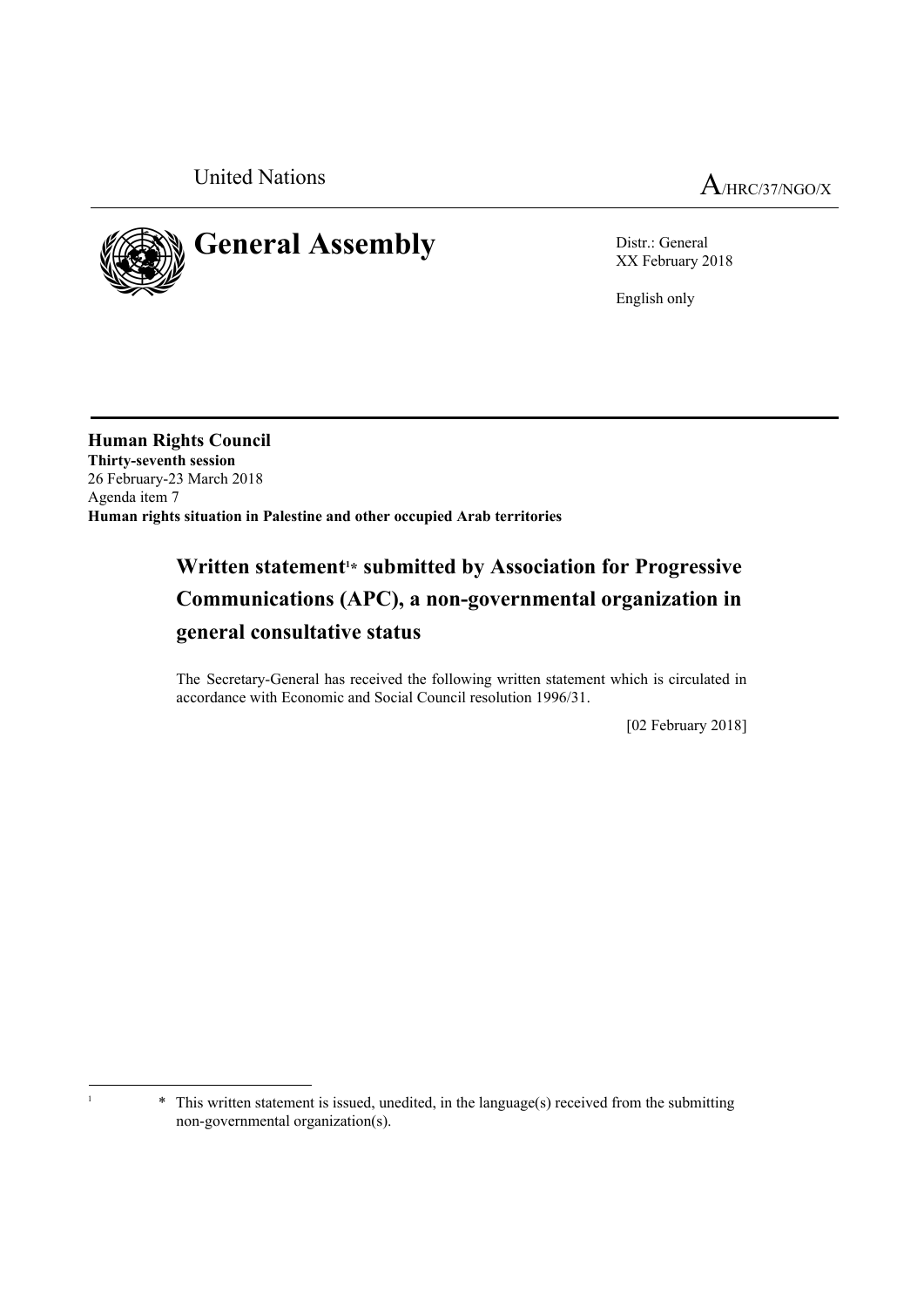# **Internet Freedoms of Palestinians**

The Association for Progressive Communications (APC) and 7amleh - The Arab Centre for Social Media Advancement submit this statement ahead of the Human Rights Council 37th session to express our grave concern regarding the crackdown on freedom of expression and infringements on privacy online for Palestinian citizens of Israel and Palestinians throughout the occupied Palestinian territories.

Recent years have witnessed a sharp rise in attacks on the right to free speech and privacy online for Palestinians. Digital rights violations are perpetrated at the hands of all three governments: the Israeli government, the Palestinian Authority (PA) and the de-facto government of Hamas in Gaza. In addition, social media companies, whose policies have called into question their neutrality, are complying with Israel in censoring Palestinian voices. Online platforms, particularly social media platforms, have become a new arena of political confrontation for the conflict as well as a place to discuss internal issues within the Palestinian community. It is crucial that the right to freedom of expression add privacy, as stipulated in UN conventions, are upheld and respected for Palestinians.

# **Freedom of Expression:**

The most basic level of internet freedom in any society is directly linked to access to information, which is imperative to establishing a fair society and an informed citizenry, constituting a key pillar of a democratic society. Access to information is also a fundamental prerequisite for the empowerment of communities through freedom of expression, engaging with civil society and public debates, and advocating for certain causes. Despite the fact that freedom of expression is being compromised throughout various parts of the world, it still remains to be an internationally recognised and guaranteed right. The UN Human Rights Council has affirmed in various resolutions that "the same rights that people have offline must also be protected online" including freedom of expression and the right to privacy, which means freedom from censorship and online surveillance. The systematic crackdown on these rights for Palestinians is particularly pronounced against the backdrop of a decades long occupation, where internet freedoms are being compromised at the local, regional and global level with space for online dissent or mobilization increasingly shrinking, paving the way for severe punishment such as torture and imprisonment for their expression online.

#### **Israeli Crackdown on the Use of Social Media Platforms and Access to Internet:**

In September 2016, the Israeli Public Justice Minister, Ayelet Shaked, announced that close cooperation between the Israeli government and the social media giant Facebook will take place to tackle "incitement" online. This involved encouraging social media networks to remove all content that Israel deems "incitement". The term incitement has been vaguely defined by Israel, but can include discourse and rhetoric that resists or criticises Israeli policy. Throughout 2017, the head of the cyber unit at Israel's Attorney's Office reported that 85% of the Israeli government's requests to remove content were accepted in stark contrast to 70% in 2016.<sup>2</sup> The cyber unit, operating under the

<sup>&</sup>lt;sup>2</sup>Ctech. (2017 29 Dec). Israel Official Reports Increased Cooperation on Removing Content from Social Media.<https://www.calcalistech.com/ctech/articles/0,7340,L-3728439,00.html>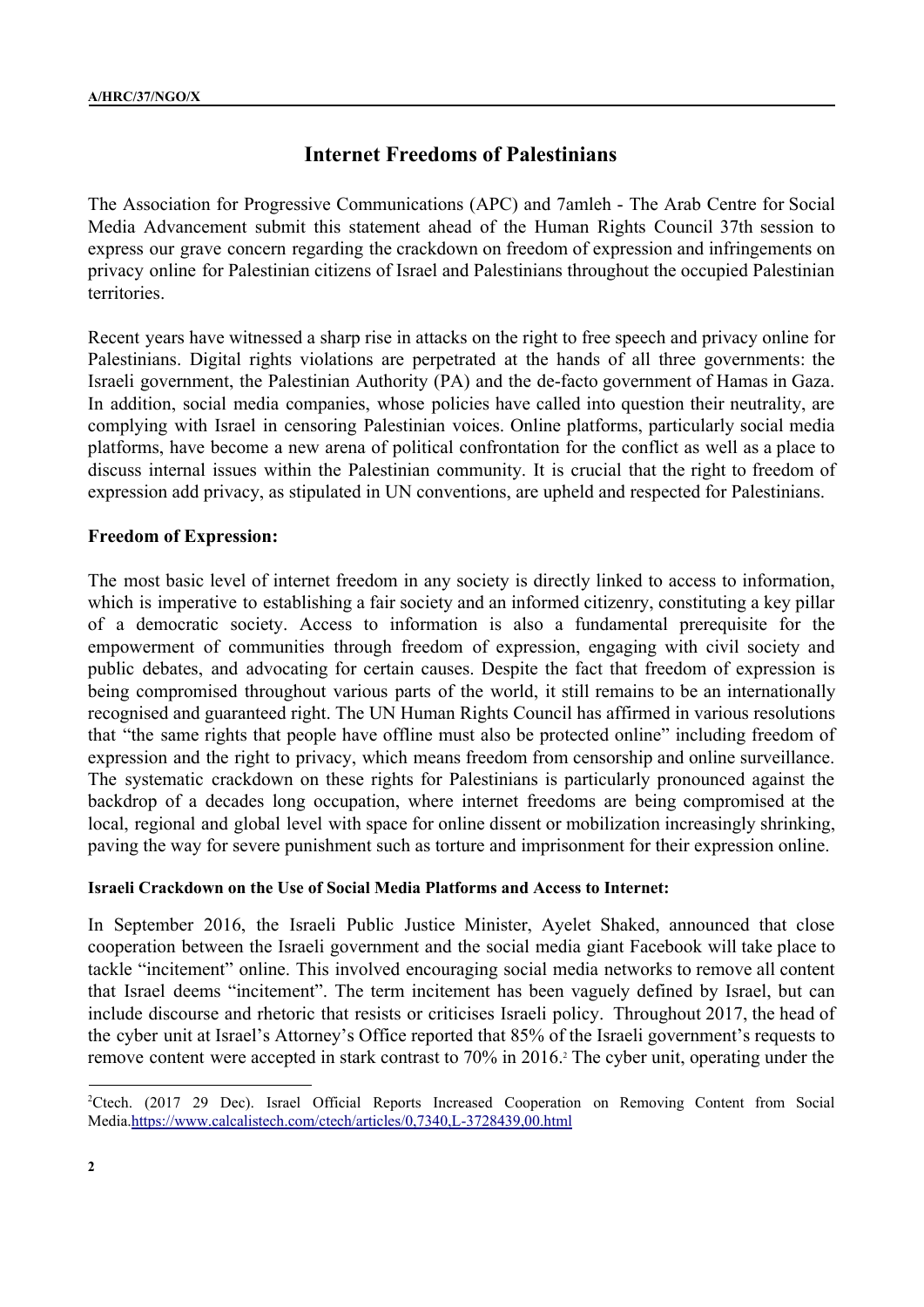Israeli Ministry of Justice, works in close cooperation with both Facebook and Twitter to censor and remove online content that is perceived as "inciteful". According to Adalah, the Legal Center for Arab Minority Rights, the Unit removed 1,554 cases of online content in 2016, constituting a grave violation to Israeli Basic Law that states "Nothing in the law allows state authorities to censor content based solely on an administrative determination". This censorship undertaken by the state therefore amounts to an illegal offense.<sup>3</sup>

In addition to the reasons stated above, Israel has also developed a policing system that uses algorithms to develop profiles of what Israel views as a likely suspect for an attack. Through monitoring thousands of accounts, the system searches for words related to the conflict as such Zionist or Jerusalem as well as friends, relatives co-workers or acquaintances of recently killed or imprisoned Palestinians.<sup>4</sup> Rather than identifying suspects based on evidence of planned or committed attacks, the algorithm based system targets suspects based on predictions.<sup>5</sup> As a result, Israel has detained around 800 Palestinians because of content critical of Israeli policy uploaded online.<sup>6</sup> This constitutes a grave violation to the right to privacy, as outlined in the universal framework of human rights law and specifically in the International Covenant on Civil and Political Rights, which stipulates that "no one shall be subjected to arbitrary or unlawful interference with his or her privacy, family, home or correspondence" and affirmed in the UN resolution of 34/7.<sup>7</sup>

Such intrusion into Palestinian private life is facilitated by the fact that Israel controls the entire telecommunications infrastructure used by Palestinian companies and internet service providers. Despite the fact that Palestinians are granted "the right to build and operate separate and independent communication systems and infrastructures including telecommunication networks, a television network and a radio network", under the Oslo Agreements, no independent Palestinian ICT infrastructure has been allowed to develop since due to a number of Israeli restrictions. These include restrictions on the use of frequencies, Israeli control over the import and export of equipment and technology between Palestinian territories and unauthorised Israeli mobile companies operating in Palestinian territories, putting Palestinian operators at a huge disadvantage.<sup>8</sup>

# **Palestinian Authority Electronic Crimes Law (2017):**

<sup>3</sup>Adalah - The Legal Centre for Arab Minority Rights (14 September 2017). "Israel's 'Cyber Unit' operating illegally to censor social media content". <https://www.adalah.org/en/content/view/9228>

<sup>4</sup>Open Democracy. (4 October 2017). The Israeli Algorithm Criminalising Palestinians for Online Dissent. [https://www.opendemocracy.net/north-africa-west-asia/nadim-nashif-marwa-fatafta/israeli-algorithm-criminalizing-pale](https://www.opendemocracy.net/north-africa-west-asia/nadim-nashif-marwa-fatafta/israeli-algorithm-criminalizing-palestinians-for-o) [stinians-for-o](https://www.opendemocracy.net/north-africa-west-asia/nadim-nashif-marwa-fatafta/israeli-algorithm-criminalizing-palestinians-for-o)

<sup>5</sup>Al Shabaka - The Palestinian Policy Network. (23 October 2017). Surveillence of Palestinians and the Fight for Digital Rights. <https://al-shabaka.org/briefs/surveillance-palestinians-fight-digital-rights/>

<sup>6</sup>Haaretz. (31 May 2017). How Israel Jails Palestinians Because They Fit the Terrorist Profile. https://www.haaretz.com/israel-news/.premium.MAGAZINE-israel-jails-palestinians-who-fit-terrorist-profile-1.547743 7

<sup>7</sup>United Nations Human Rights Office of the High Commissioner. The Right to Privacy in the Digital Age. <http://www.ohchr.org/EN/Issues/DigitalAge/Pages/DigitalAgeIndex.aspx>

<sup>8</sup>7amleh - The Arab Centre for Social Media Advancement. (22 January 2018). Internet Freedoms in Palestine: Mapping of Digital Rights Violations and Threats. [\(http://7amleh.org/2018/01/22/7amleh-publishes-innovative-research-on-internet-freedoms-in-palestine-mapping-of-dig](http://7amleh.org/2018/01/22/7amleh-publishes-innovative-research-on-internet-freedoms-in-palestine-mapping-of-digital-rights-violations-and-threats/) [ital-rights-violations-and-threats/](http://7amleh.org/2018/01/22/7amleh-publishes-innovative-research-on-internet-freedoms-in-palestine-mapping-of-digital-rights-violations-and-threats/)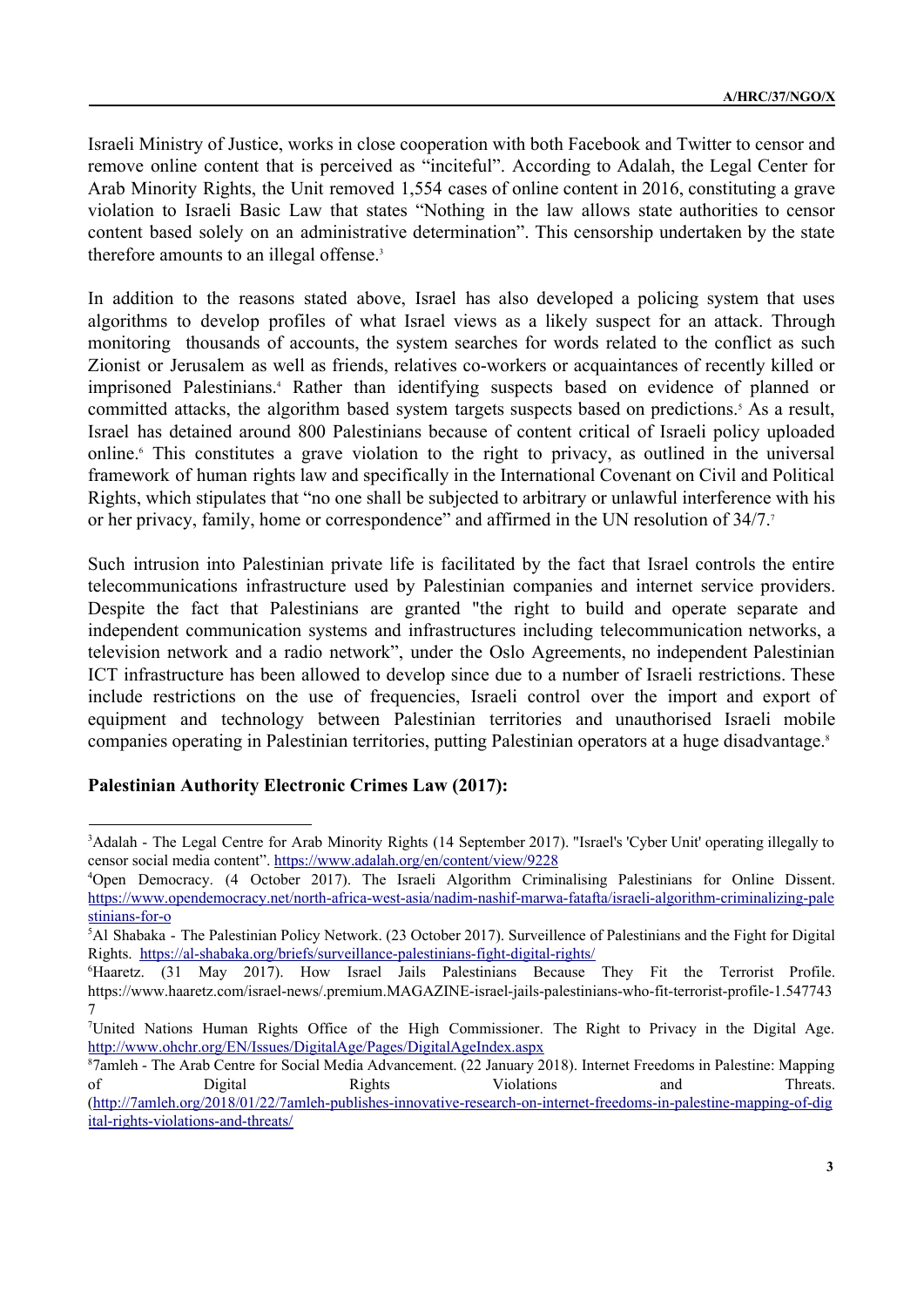Given the antiquated and obsolete nature of the Jordanian Penal Code laws that have continued to be enforced in the West bank since 1967, which fail to address modern infringements such as cyber-crimes, the PA adopted the Electronic Crimes Law through a presidential decree in July 2017. This law is in flagrant violation of Article 19 of the Palestinian Basic Law, which stipulates "Freedom of opinion may not be prejudiced" and Article 27, "Censorship of the media shall be prohibited" in addition to Article 19 of the International Covenant on Civil and Political Rights (ICCPR).<sup>9</sup> Although the law has been passed under the pretext of fighting crimes on the net, such as sextortion, hacking, blackmail, impersonation etc. the law has been drafted in such a manner that curbs freedom of expression, silences political opponents and limits online access. Al Haq, in a letter addressed to the UN Special Rapporteur on Freedom of Opinion and Expression, noted how the law was "*part of efforts to narrow civil, political, and social space*".<sup>10</sup> Just weeks following the formal introduction, five journalists were arrested for writing Facebook posts critical of the PA, whilst there have been no arrests on claims of fraud or sextortion. Moreover, over twelve news and media websites were blocked by the Attorney General in June,<sup>11</sup> raising serious questions about the actual agenda of the new legislation, which is currently being enforced with complete disregard for Palestinian civil society's integration into drafting the law.

We would like to draw the Council's attention to the recent unlawful arrests perpetrated by the PA who arrested human rights defender, Issa Amro, and six journalists who work for Hamas-affiliated news outlets. In the two cases, individuals in question were charged under Article 20 of the new law with "publishing news that would endanger the integrity of the Palestinian state, the public order or the internal or external security." Another striking example is Palestinian journalist Thaher al-Shamali who was arrested by the Preventative Security forces in Ramallah in June 2017. He was charged with "insulting higher authorities and causing strife" with regards to a critical article he published online. He claimed that following his release he was threatened over the phone and warned not "to post opinions critical of the government on Facebook."<sup>12</sup>

# **CONCLUSIONS:**

Through monitoring Palestinian accounts on a mass and intrusive scale, carrying out arbitrary arrests and increasingly relying on partnerships with social media giants, Israel is extending its occupation into the digital sphere. This is exacerbated by the PA's imposition of a police like state in the West Bank through the systematic attack on freedom of expression. It is crucial that Palestinians, a subjugated and oppressed people, have their voices amplified to enrich their

<sup>9</sup>The 2003 Amended Palestinian Basic Law. Ahttps://www.palestinianbasiclaw.org/basic-law/2003-amended-basic-law <sup>10</sup>Al Haq. (03 August 2017). Letters Sent to UN Special Rapporteur on Palestine's Cyber Crimes Law. [http://www.alhaq.org/advocacy/topics/palestinian-violations/1131-letters-sent-to-un-special-rapporteur-on-palestines-cy](http://www.alhaq.org/advocacy/topics/palestinian-violations/1131-letters-sent-to-un-special-rapporteur-on-palestines-cyber-crimes-law) [ber-crimes-law](http://www.alhaq.org/advocacy/topics/palestinian-violations/1131-letters-sent-to-un-special-rapporteur-on-palestines-cyber-crimes-law)

 $<sup>11</sup>$ Ibid.</sup>

[http://www.alhaq.org/advocacy/topics/palestinian-violations/1131-letters-sent-to-un-special-rapporteur-on-palestines-cy](http://www.alhaq.org/advocacy/topics/palestinian-violations/1131-letters-sent-to-un-special-rapporteur-on-palestines-cyber-crimes-law) [ber-crimes-law](http://www.alhaq.org/advocacy/topics/palestinian-violations/1131-letters-sent-to-un-special-rapporteur-on-palestines-cyber-crimes-law)

<sup>&</sup>lt;sup>12</sup>Amnesty International. (23 August 2017). Public Statement: State of Palestine: Alarming attack on Freedom of Expression file:///Users/chloepaterson/Downloads/MDE1569832017ENGLISH.pdf